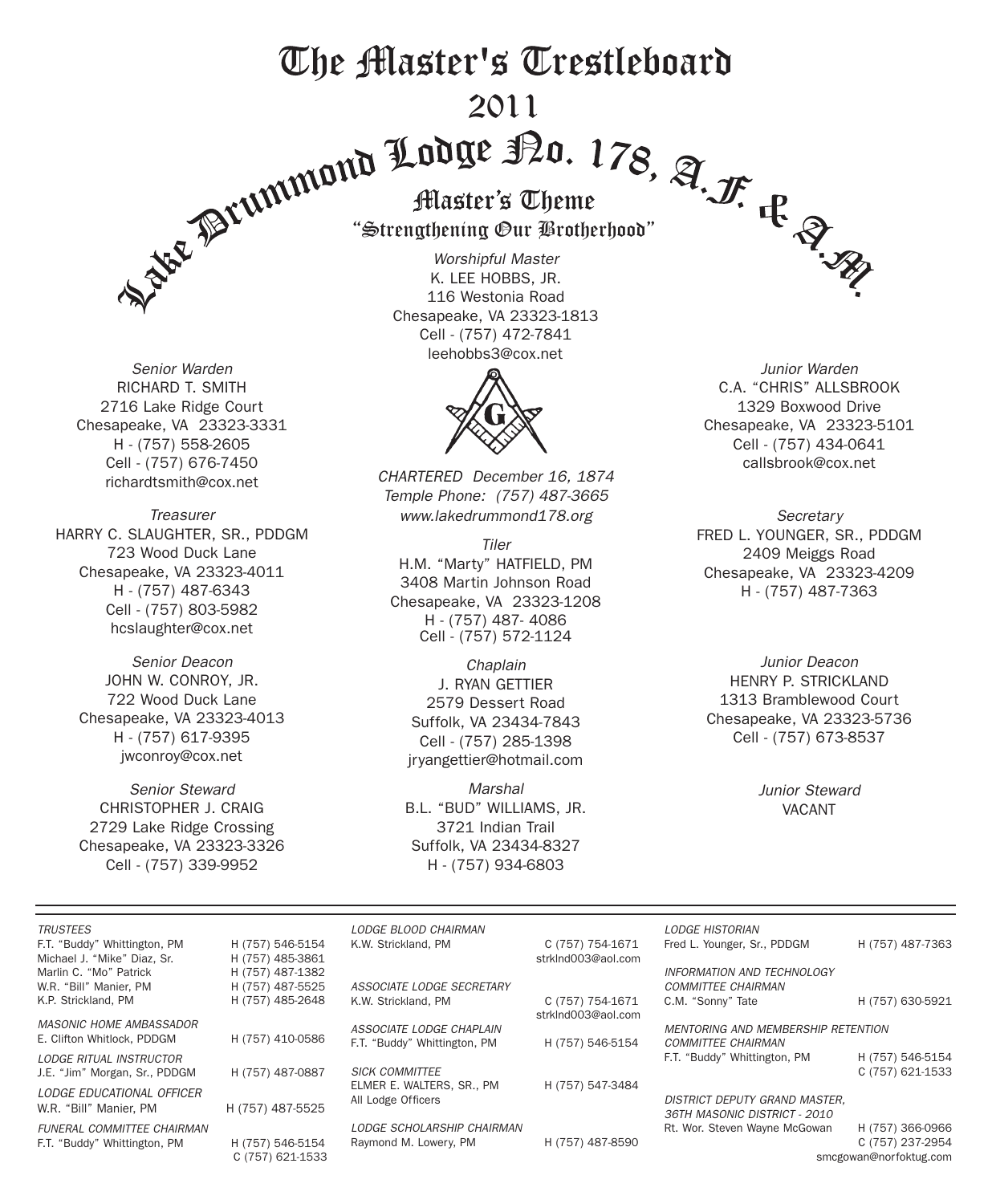Hello Brethren,

WOW! It is hard to believe we are in the second quarter already. It has been a wonderful experience thus far and let me say again what an honor it is to serve you and Lake Drummond this year. Lake Drummond has been very busy so far and it does not look like we will be slowing down anytime soon. We have quite a few candidates working on catechisms and new members even participating in degree work.

 I am especially proud of the officers and committee members of Lake Drummond. You all are making this year more pleasurable and rewarding than I even thought possible. Thank you for your hard work and dedication.

Lake Drummond is doing great charity work for your community and also for our youth organizations. The members of Lake Drummond and the members of the 36th district came to the aid of needy family, a special thank you to Great Bridge Lodge for their generous donation. The funds we raised helped ease their financial burden. Our Jobies had a bowling tournament to help raise funds and let me say what terrific support we had from the entire district. It was a great opportunity to help out the young women in our organization and a great chance to have wonderful fellowship outside of the lodge. These young people are our future and thanks to all who worked so hard to make this event such a success.

Well it's spring again and that can only mean one thing, Lake Drummond's Annual Spring Barbeque fundraiser. Come out on April 30th for some of Worshipful Kenny Strickland's nearly world famous barbeque. Not only will we be having a barbeque dinner on the 30th of April but on June 24th we will be holding our 3rd Annual Golf Tournament. Both events are wonderful opportunities to come out and enjoy some fellowship and maybe even see some brethren whom you haven't seen in a long time.

 Time is flying, do not let the chance to get out to your lodge pass you by. We are always working on ritual at Lake Drummond. Even if you cannot make it out to our stated, come on out and jump into some degree work or support our brethren from the sidelines. I know our candidates will greatly appreciate the support as well as the officers and myself. Contact any officer or check out our website at Lakedrummond178.org. For any dates on upcoming events, our website is a great way to stay up to date on anything that is happening in Lake Drummond or in the 36th district. We are always looking for innovative ways to keep Lake Drummond moving toward the future and your input and feedback is needed and appreciated. Thank you for your support and help to strengthen our brotherhood.

**Fraternally Yours** 

Kenneth Lee Hobbs Jr.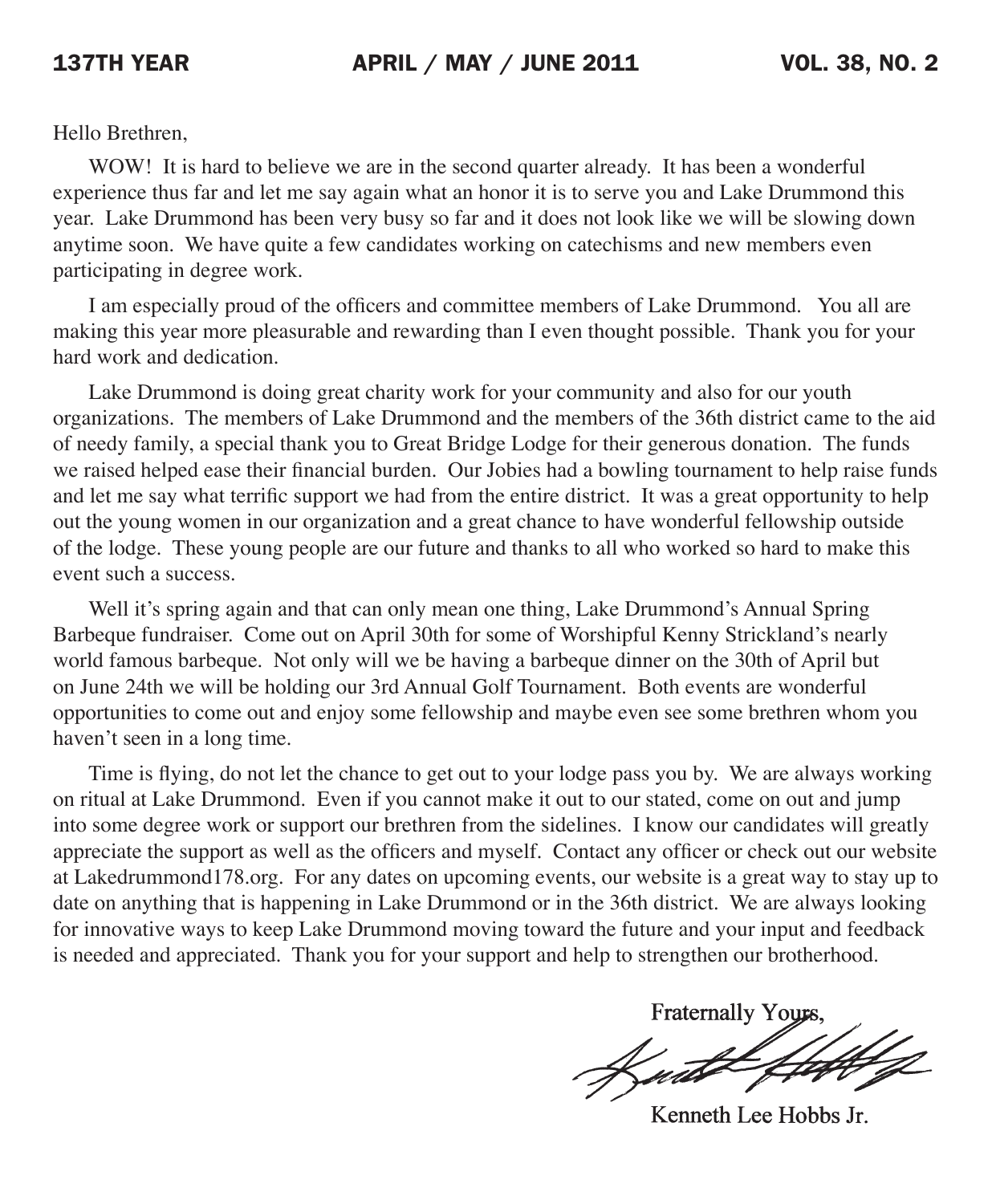# APPEAL FOR RELIEF - NEW ZEALAND - JAPAN

# The Masonic Service Association of North America - News Release, May 14, 2011

Contact: Richard E. Fletcher, 301-588-4010

The appeal directive is quoted herewith for our member's information.

 "Many parts of the world are experiencing horrendous weather patterns. None have suffered more than the countries of New Zealand and Japan. This appeal is being put out on behalf of both of those countries.

 When remitting funds to the MSA, in response to this appeal, please mark clearly on your check how you wish the funds designated. If you do be assured the funds will be distributed exactly as the donor requests. If no designation is made the funds will be divided equally between New Zealand and Japan.

 Please forward to the MSA such funds as you feel appropriate to help our devastated Brethren and their families in these stricken jurisdictions. Please make checks payable to the MSA Disaster Relief Fund and send to 8120 Fenton Street, Ste. 203, Silver Spring, MD 20910- 4785.

Thank you very much for your help!"

*The appeal letter is signed by Richard E. Fletcher, PGM, Executive Secretary*

# APPLICATIONS FOR LAKE DRUMMOND'S 2011 SCHOLARSHIP AWARDS **DATE DUE - APRIL 1, 2011**

As previously announced the deadline for receiving applications for the Lake Drummond Lodge Scholarship Fund has been changed to April 1. Also, the change in date will enable the committee to make a decision in a timely manner. This will ensure that the recipient can be recognized in lodge with his/her parents before they have left for college. The application form is available from the Lodge Secretary or from Worshipful Ray Lowery, (757-487-8690) the Chairman of the Scholarship Committee.

Note: Due date extended this year to April 20th by the Scholarship Committee Chairman.

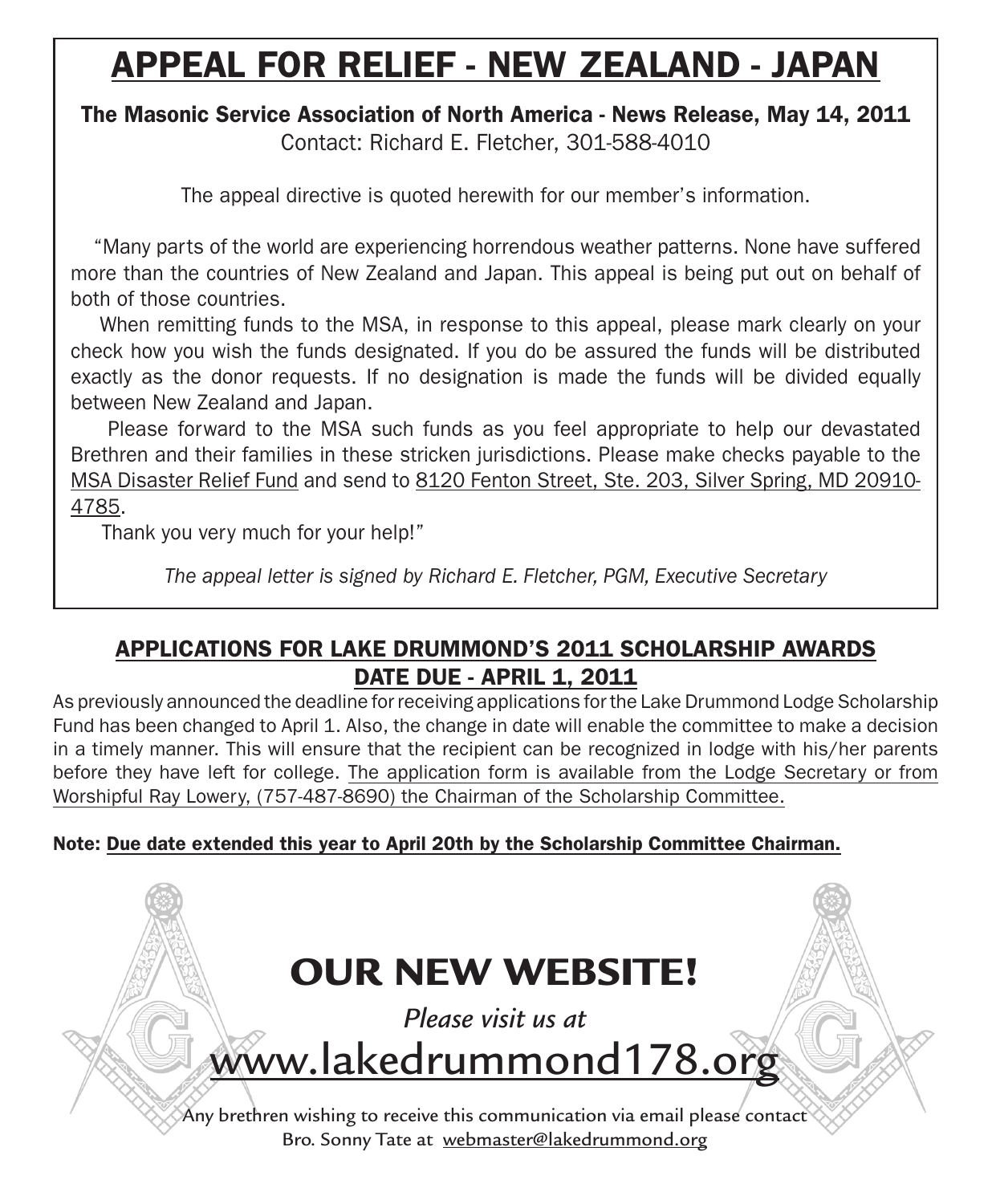# PRESENTATION OF MASONIC SERVICE AWARDS

#### 25 Year Service Award *to be presented*

Brother John V. Matthews, III Raised - April 3, 1986 April 14, 2011 Brother Kenneth P. Strickland, PM Raised - June 5, 1986 June 9, 2011

#### 60 Year Service Award

Brother Robert Richard Jones Raised - May 2, 1951 May 12, 2011

Brother Dr. Jack Hanson Phillabaum Railed - June 7, 1951 \*June 7, 2011

*\*Lives in Tempe AZ. His service award will forward through Grand Lodge channels to Grand Lodge of AZ for delivery to him by a local lodge in Tempe, AZ unless he notifies the Lodge Secretary otherwise.*

### DONATIONS to the Lodge scholarship fund

Victory Chapter No. 16, O.E.S.

# MEMORIAL DONATIONS to the GENERAL OPERATING fund

In memory of our late Brother Ascanio Edward Ciccotti, given by Mrs. Iva G. Ciccotti and Brother Charles E. Ciccotti

# DONATIONS to the LODGE BUILDING fund

Brother Scott V. Smith, donation of cost of 2,900 Barbecue tickets

# NEW MEMBERS

Brother Robert Dane Preedy, Jr. - Raised - January 13, 2011

Brother Bryan Richard Pratko - Raised - February 17, 2011

# WITH THE SICK

Please report all sick Brethren and/or family members to the Sick Committee Chairman, Wor. Elmer E. Walters, Sr., (757) 547-3484 or any Lodge Officer. See front cover of Lodge's Trestleboard for telephone numbers of Lodge Officers.

Brother W.C. "Bill" Meiggs, Jr., 50 MV Brother Erskine C. White, 60 MV Brother A.S. Atwood, Sr., 50 MV Brother Gerald V. Cox Brother Ralph M. Greenwood Brother Wiley J. Wilson, Jr.

Brother Frank Forbes, Jr., 60 MV Brother Randolph W. Pritchard Brother Gene C. Walters, Lmip Brother Gary E. White, Sr. Worshipful James R. "Bobby" Gray Brother Marlin C. "Mo" Patrick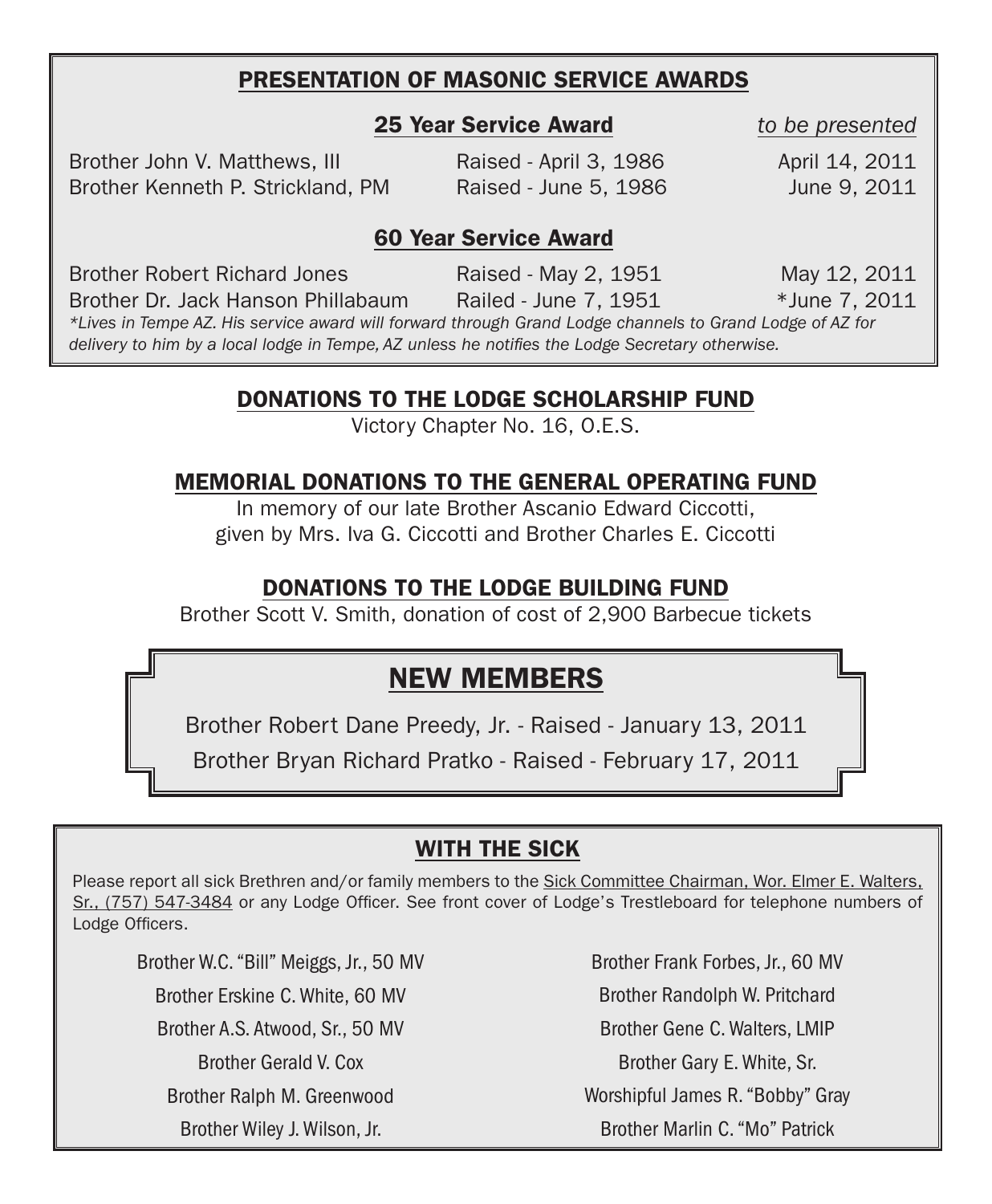#### ANNUAL MEMBERSHIP DUES - \$100.00 PER YEAR, EFFECTIVE JAN. 1, 2004

2011 Dues Reminder Envelopes were mailed to the membership with the Oct./Nov./Dec. 2010 Bulletin. The Secretary reports there are 06 members owing 2010 dues as of this date.

### GRAND LODGE'S LIFE MEMBERSHIP IN PERPETUITY PLAN FOR MEMBERS

Life Memberships can be paid in full or by an installment schedule of your own choosing. More details can be obtained from the Lodge Secretary. Effective January 1, 2004, \$100.00 x 16 years = \$1,600.00 with current year's dues paid. We have 100 LMIP members. We now have 3 members who are making installment payments for their life membership.

## IN MEMORIAM

Brother Virgil Edmund "Buzz" Sawyer Raised - June 6, 1989 Died - January 11, 2011

## Brother Stephen Ronald Ward

Raised - July 2, 1981 **Died - March 19, 2011** 

### Brother Bartlette Albert Beck, Jr., 57 MV

Raised - April 1, 1954 Died - March 21, 2011

*Note: The Lodge makes a memorial contribution to the Building Fund in memory of every deceased member.*

# SPRING ANNUAL BARBECUE - APRIL 30, 2011

Notices concerning this event have been mailed to all lodge members, enclosing four tickets and a return envelope. Cost this year will be @ \$7.00 per ticket. As usual, our Lodge Widows will receive a free ticket. Lets all come out, bring our friends and neighbors, to make this event successful.

# District deputy grand master nomination

Grand Master's Executive Order No. 2-11 sets forth the regulations governing the nominations for the office of District Deputy Grand Master for the Masonic Year 2013.

South Norfolk Lodge No. 339 made their nominations at their March 1, 2011 stated communication and Lake Drummond Lodge will vote to concur in their nominations at our April 14, 2011 state communication.

For District Deputy Grand Master for 2013 - Worshipful Jeffrey Allen Rowland

For Alternate Nominee for DDGM for 2013 - Worshipful John "Chum" Springer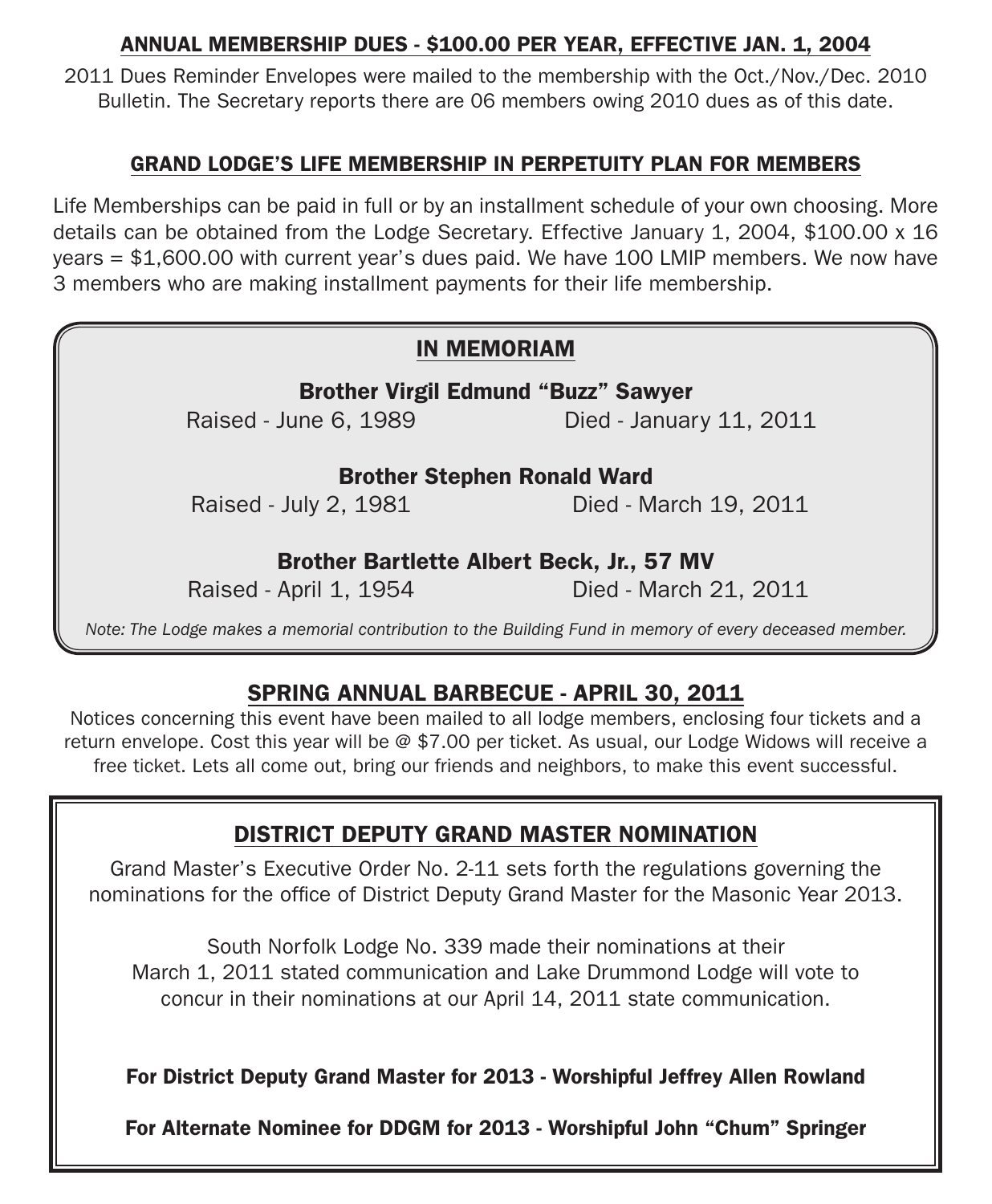# 137TH YEAR **APRIL / MAY / JUNE 2011** VOL. 38, NO. 2

# SCHEDULE OF EVENTS / MEETINGS DATES

## Please Note: Some events are subject to change, please visit the Lodge web site at www.lakedrummond178.org for an up to date listing of events.

| Mon          | Apr | 4              | Bethel #11, Job's Daughters, 7:00 PM @ Lake Drummond                                                                                                          |
|--------------|-----|----------------|---------------------------------------------------------------------------------------------------------------------------------------------------------------|
| Tues         | Apr | 5              | South Norfolk #339 Stated, 7:30 PM, Dinner 6:30 PM                                                                                                            |
| Wed          | Apr | 6              | Lake Drummond Work Night, 7:00 PM                                                                                                                             |
| <b>Thurs</b> | Apr | $\overline{7}$ | Lake Drummond DARK, to visit Berkley No. 167 Stated, 7:30 PM, Dinner 6:30 PM                                                                                  |
| Sat          | Apr | 9              | C. Frank Hicks Area School of Instruction @ Lake Drummond, 8:00 AM                                                                                            |
| Mon          | Apr | 11             | Victory Chapter #16, OES Stated, 7:30 PM @ Lake Drummond                                                                                                      |
| Tues         | Apr | 12             | 14th Annual Ian McLaurin Shipley, Jr. Memorial Golf Tournament, Check in @ 11:00 AM<br>Kiln Creek Golf Club & Resort, 1003 Brick Kiln Blvd., Newport News, VA |
| Tues         | Apr | 12             | Doric #44 Stated, 7:30 PM, Dinner 6:30 PM                                                                                                                     |
| <b>Thurs</b> | Apr | 14             | Lake Drummond Stated Communication, 7:00 PM, Dinner 6:00 PM<br>Speaker: Worshipful Jerry M. Walters, Great Bridge #257                                        |
| Mon          | Apr | 18             | Bethel #11, Job's Daughters, 7:00 PM @ Lake Drummond                                                                                                          |
| Tues         | Apr | 19             | Indian River #252 Stated, 7:30 PM, Dinner 6:30 PM                                                                                                             |
| <b>Thurs</b> | Apr | 21             | Lake Drummond Work Night, 7:00 PM, Refreshments 6:00 PM                                                                                                       |
| Fri          | Apr | 22             | Grand Master's Official Visit Districts 36 and 56 (Open Meeting), 6:00 PM<br><b>SHRINE Khedive Temple</b>                                                     |
| Mon          | Apr | 25             | Victory Chapter #16 OES Stated, 7:30 PM @ Lake Drummond                                                                                                       |
| Tues         | Apr | 26             | Cradock Chapter #72 Stated, 7:30 PM, Covered Dish Dinner 6:30 PM                                                                                              |
| Wed          | Apr | 27             | Great Bridge #257 Stated, 7:30 PM, Dinner 6:30 PM                                                                                                             |
| <b>Thurs</b> | Apr | 28             | Lake Drummond Work Night, 7:00 PM, Refreshments 6:00 PM                                                                                                       |
| Sat          | Apr | 30             | Bar-B-Q Fund Raising Dinner Lake Drummond, noon - 5:00 PM, Tickets @ \$7.00                                                                                   |
| Mon          | May | $\overline{2}$ | Bethel #11, Job's Daughters, 7:00 PM @ Lake Drummond                                                                                                          |
| <b>Tues</b>  | May | 3              | South Norfolk #339 Stated, 7:30 PM, Dinner 6:30 PM                                                                                                            |
| <b>Thurs</b> | May | 5              | Lake Drummond DARK, to visit Berkley No. 167 Stated, 7:30 PM, Dinner 6:30 PM                                                                                  |
| Fri          | May | 6              | Bethel No. 11, Job's Daughters Bar-B-Q Fund Raising Dinner 4:00 PM                                                                                            |
| Mon          | May | 9              | Victory Chapter #16 OES Stated, 7:30 PM @ Lake Drummond                                                                                                       |
| Tues         | May | 10             | Doric #44 Stated, 7:30 PM, Dinner 6:30 PM                                                                                                                     |
| <b>Thurs</b> | May | 12             | Lake Drummond May Stated Communication, 7:00 PM, Dinner 6:00 PM<br>Speaker - Rt. Wor. William E. "Billy" Irving, DIW 36                                       |
| Mon          | May | 16             | Bethel #11, Job's Daughters, 7:00 PM @ Lake Drummond                                                                                                          |
| Tues         | May | 17             | Indian River #252 Stated, 7:30 PM, Dinner 6:30 PM                                                                                                             |
| <b>Thurs</b> | May | 19             | District Blood Drive @ Lake Drummond, Bloodmobile in parking lot, 1:00 to 6:00 PM                                                                             |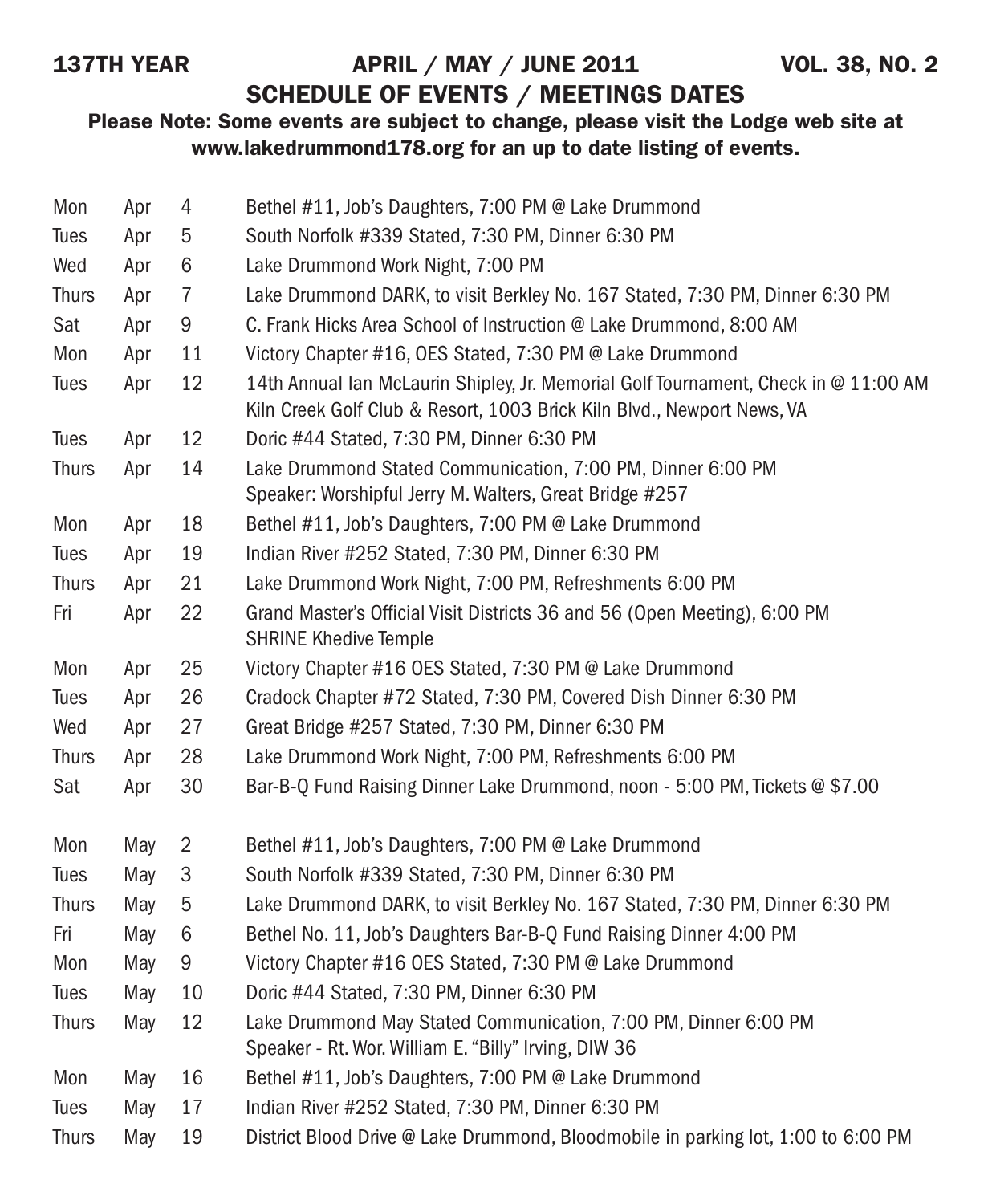| <b>Thurs</b> | May  | 19             | Lake Drummond Work Night, 7:00 PM, Refreshments 6:00 PM                                                                                   |
|--------------|------|----------------|-------------------------------------------------------------------------------------------------------------------------------------------|
| Sat          | May  | 21             | Bethel #11, Job's Daughters @ Lake Drummond                                                                                               |
| Mon          | May  | 23             | Victory Chapter #16 OES Stated, 7:30 PM @ Lake Drummond                                                                                   |
| <b>Tues</b>  | May  | 24             | Cradock Chapter #72 Stated, 7:30 PM, Covered Dish Dinner 6:30 PM                                                                          |
| Wed          | May  | 25             | Great Bridge #257 Stated, 7:30 PM, Dinner 6:30 PM                                                                                         |
| <b>Thurs</b> | May  | 26             | Lake Drummond Work Night, 7:00 PM, Refreshments 6:00 PM                                                                                   |
| <b>Thurs</b> | June | $\overline{2}$ | Lake Drummond DARK, to visit Berkley No. 167 Stated, 7:30 PM, Dinner 6:30 PM                                                              |
| Sat          | June | 4              | Allied Masonic Degrees Council No. 155, 7:30 PM                                                                                           |
| Mon          | June | 6              | Bethel #11, Job's Daughters, 7:00 PM @ Lake Drummond                                                                                      |
| Tues         | June | $\overline{7}$ | South Norfolk #339 Stated, 7:30 PM, Dinner 6:30 PM                                                                                        |
| <b>Thurs</b> | June | 9              | Lake Drummond Stated Communication, 7:00 PM, Dinner 6:00 PM<br>Speaker: Worshipful Kyle W. Strickland, DBC 36                             |
| Mon          | June | 13             | Victory Chapter #16, OES Stated, 7:30 PM @ Lake Drummond                                                                                  |
| Tues         | June | 14             | Doric #44 Stated, 7:30 PM, Dinner 6:30 PM                                                                                                 |
| <b>Thurs</b> | June | 16             | Lake Drummond Work Night, 7:00 PM, Refreshments 6:00 PM                                                                                   |
| Sat          | June | 18             | Lake Drummond Lodge Family Picnic, 12 - 3 PM                                                                                              |
|              |      |                | Lodge members and their families                                                                                                          |
| Mon          | June | 20             | Bethel #11, Job's Daughters, 7:00 PM @ Lake Drummond                                                                                      |
| Tues         | June | 21             | Indian River #252 Stated, 7:30 PM, Dinner 6:30 PM                                                                                         |
| Wed          | June | 22             | Great Bridge #257 Stated, 7:30 PM, Dinner 6:30 PM                                                                                         |
| <b>Thurs</b> | June | 23             | Lake Drummond Work Night, 7:00 PM, Refreshments 6:00 PM                                                                                   |
| Fri          | June | 24             | Lake Drummond Third Annual Golf Tournament, Sleepy Hole Golf Course, Suffolk, VA<br>Tee Time: Sign in @ 11:30 AM, Shotgun Start @ 1:00 PM |
| Sun          | June | 26             | Lake Drummond to visit Deep Creek United Methodist Church, 10:30 AM<br>St. John the Baptist Day                                           |
| Mon          | June | 27             | Victory Chapter #16 OES Stated, 7:30 PM @ Lake Drummond                                                                                   |
| Tues         | June | 28             | Cradock Chapter #72 Stated, 7:30 PM, Covered Dish Dinner 6:30 PM                                                                          |
| <b>Thurs</b> | June | 30             | Lake Drummond Family Night Covered Dish Supper, 6:00 PM<br>Open to all Lodge members and their families                                   |

\*The Rt. Wor. Robert Reardon, 36th District, Ritual School is Dark the Months of July, August and December and will meet every Monday, 7:00 pm at Indian River No. 252, thereafter

MEETING HOURS:

Lodge - 7:00 PM • R. A. Chapter - 7:30 PM • Victory Chapter - 7:30 PM • Job's Daughters - 7:00 PM